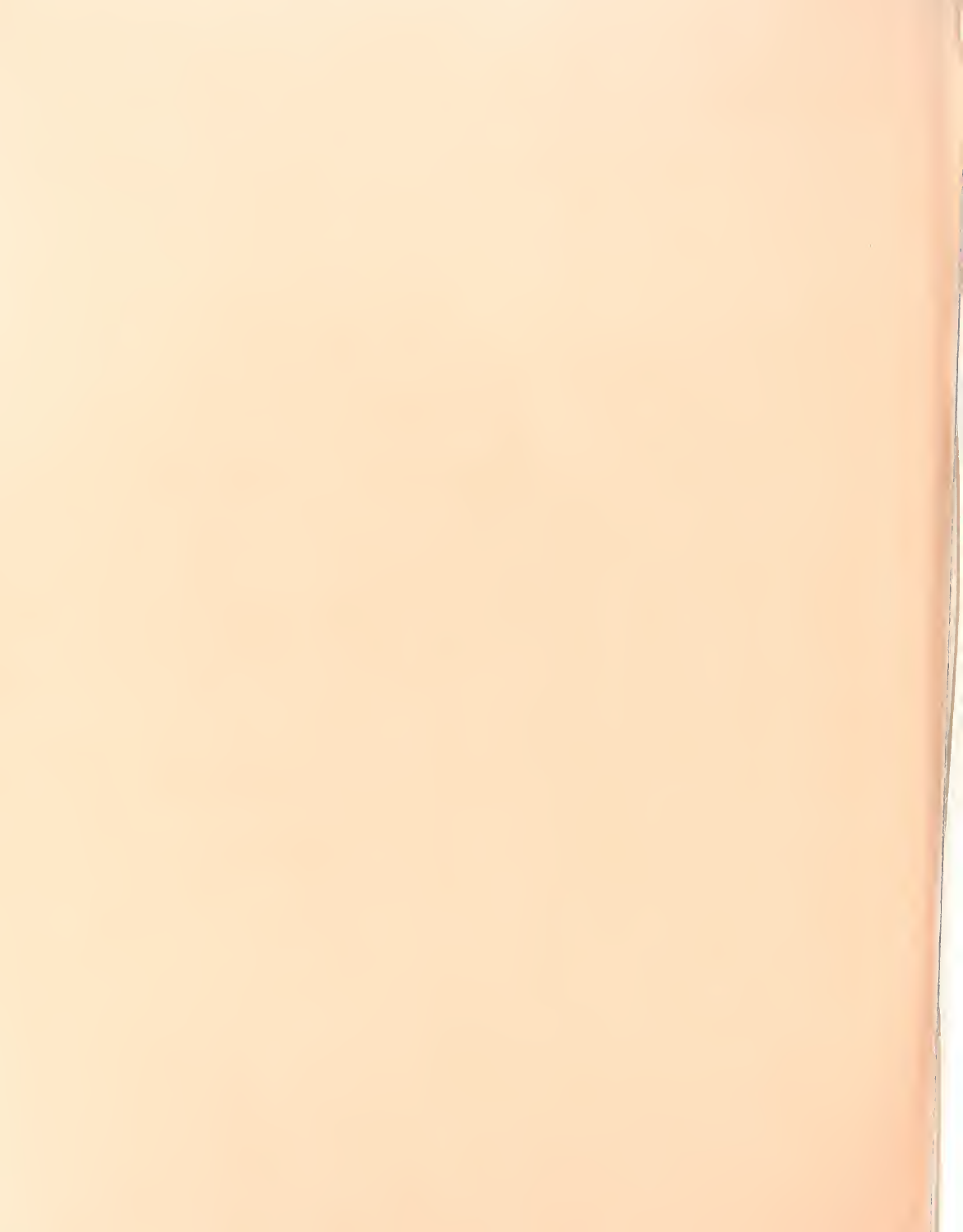## CHECKING PACKAGED AEROSOL PRODUCTS, FOAM-TYPE (NON-FOOD)

This draft covers the checking of packaged aerosol products, foamtype (excluding all food products, such as whipped cream and toppings) and has been prepared as an addition to the package checking procedures presented in National Bureau of Standards Handbook 67. \* References to other procedures are those contained in Handbook 67.

The step-by-step procedure set forth below has been developed as a parallel to Steps <sup>1</sup> through <sup>5</sup> on page <sup>11</sup> of Handbook 67 which are directed to conventional standard-pack packages.

## Standard-Pack Packages, Aerosol Foam-Type Products

(Packaged aerosol foam-type products should be checked at a temperature between 70° to 80°F. )

Step 1. - -Select a sample of 10 or more identical packages (identical as to labeled weight, brand, and commodity). Remove any covers or caps not required for dispensing the product.

Step 2. --Check the gross weight of each package to determine the lightest and heaviest package in the sample. Record the gross weight of the lightest and heaviest package.

Step 3. --Following instructions on the container, prepare the lightest package for the checking procedure. If shaking is specified, shake the container with a wrist-twisting motion for 15 seconds at the approximate rate of one complete cycle per second.

Step 4. - -Exhaust the lightest container by holding the valve wide open for 35 minutes. During this exhausting procedure the container should be held in the proper position (generally upright or inverted) as specified in the instructions on the package. (A lightweight, portable, test stand equipped with an adjustable valve-button depressor may be used for this operation. )

<sup>\*</sup> Copies of Handbook 67 are available from the Superintendent of Documents, U. S. Government Printing Office, Washington, D. C. 20402, at 35 cents per copy. (Remittance must accompany order. Postage stamps not acceptable).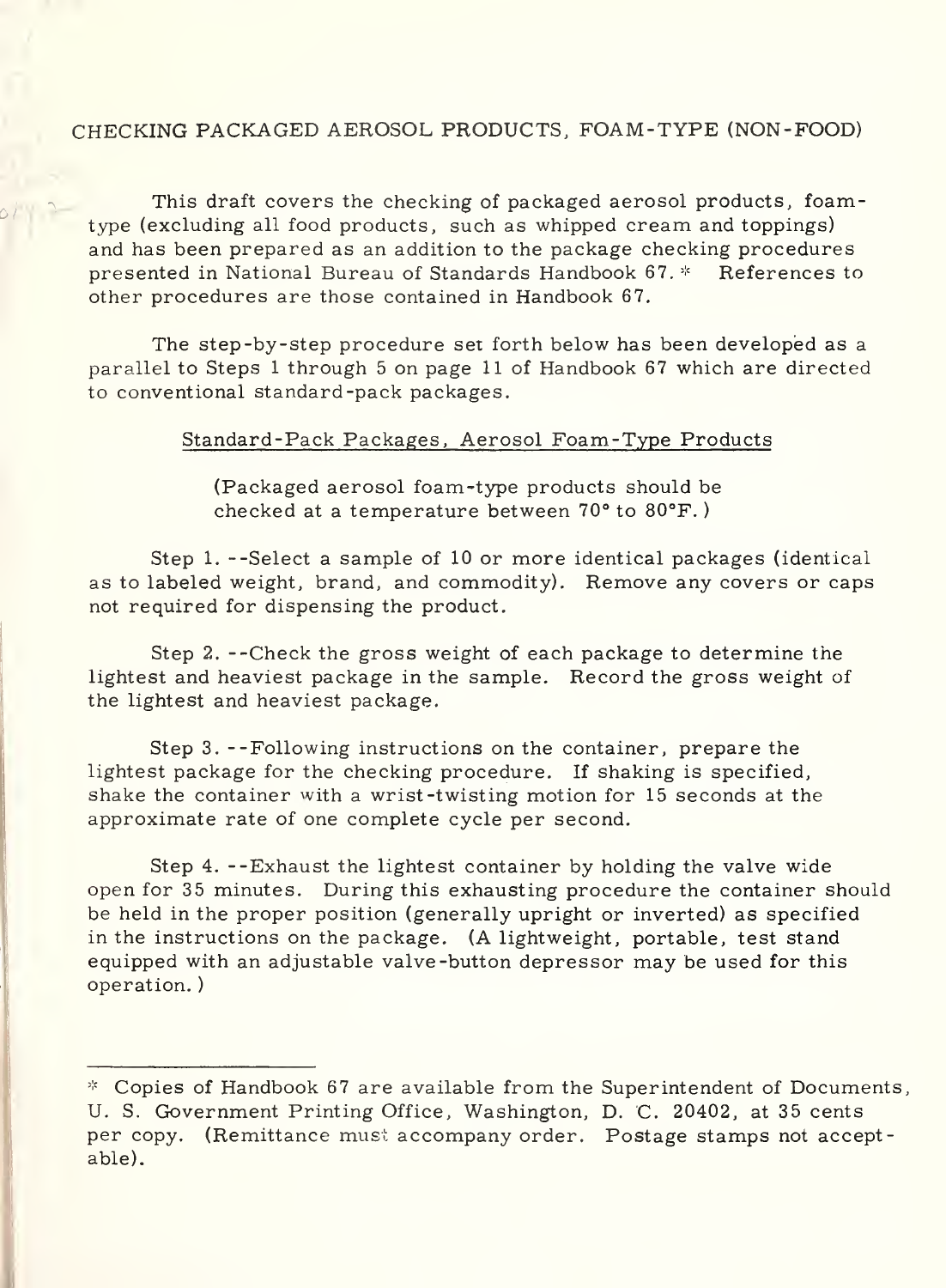Step 5. --Rinse and dry the exterior of the container. (If the nozzle is removable, remove for cleaning and drying, and then replace the nozzle. )

Step 6. - -Weigh the empty container to determine the wet tare. (The wet tare is defined as the weight of the container plus any product that is not expelled during the exhausting procedure. )

Step 7. - -Determine the regeneration allowance by reference to the following table. (The regeneration allowance is the difference in the weight of product delivered through normal consumer usage and the weight of the product delivered through the accelerated procedure as outlined in Step 4, and as determined by laboratory investigation. ) The regeneration allowance also may be computed by multiplying the labeled weight by the regeneration factor (which has been determined to be 0. 02 for foam-type products). Thus, if the labeled weight is <sup>6</sup> 1/4 oz. (6. 25 oz. ), obtain the regeneration allowance by multiplying the labeled weight by 0. 02 (i. e., 6. 25 oz.  $\times$  0. 02 = 0. 125 oz. = 2/16 oz.).

| Labeled Weight of Package |    |  |                                                                                                                                                                                                                                                                                                                                               |  |                |                                                                                                                                                                   | Regeneration Allowance<br>(label wt. $\times$ factor of 0.02)                                                        |
|---------------------------|----|--|-----------------------------------------------------------------------------------------------------------------------------------------------------------------------------------------------------------------------------------------------------------------------------------------------------------------------------------------------|--|----------------|-------------------------------------------------------------------------------------------------------------------------------------------------------------------|----------------------------------------------------------------------------------------------------------------------|
| 1 lb.<br>1 lb.<br>1 lb.   | 10 |  | Zero to less than<br>$1\quad 9/16$ oz. to less than<br>$4 \frac{11}{16}$ oz. to less than<br>$7\quad13/16$ oz. to less than<br>$15/16$ oz. to less than<br>$14 \quad 1/16$ oz. to less than 1 lb.<br>$1 \frac{3}{16}$ oz. to less than 1 lb. 4 5/16 oz.<br>4 $5/16$ oz. to less than 1 lb. 7 7/16 oz.<br>$7\quad 7/16$ oz. to less than 1 lb. |  | $\overline{1}$ | $1 \quad 9/16 \text{ oz.}$<br>$4\frac{11}{16}$ oz.<br>$7 \frac{13}{16}$ oz.<br>$10\;\; 15/16$ oz.<br>$14 \quad 1/16 \text{ oz.}$<br>$3/16$ oz.<br>$10 \t9/16$ oz. | Zero<br>$1/16$ oz.<br>$2/16$ oz.<br>$3/16$ oz.<br>$4/16$ oz.<br>$5/16$ oz.<br>$6/16$ oz.<br>$7/16$ oz.<br>$8/16$ oz. |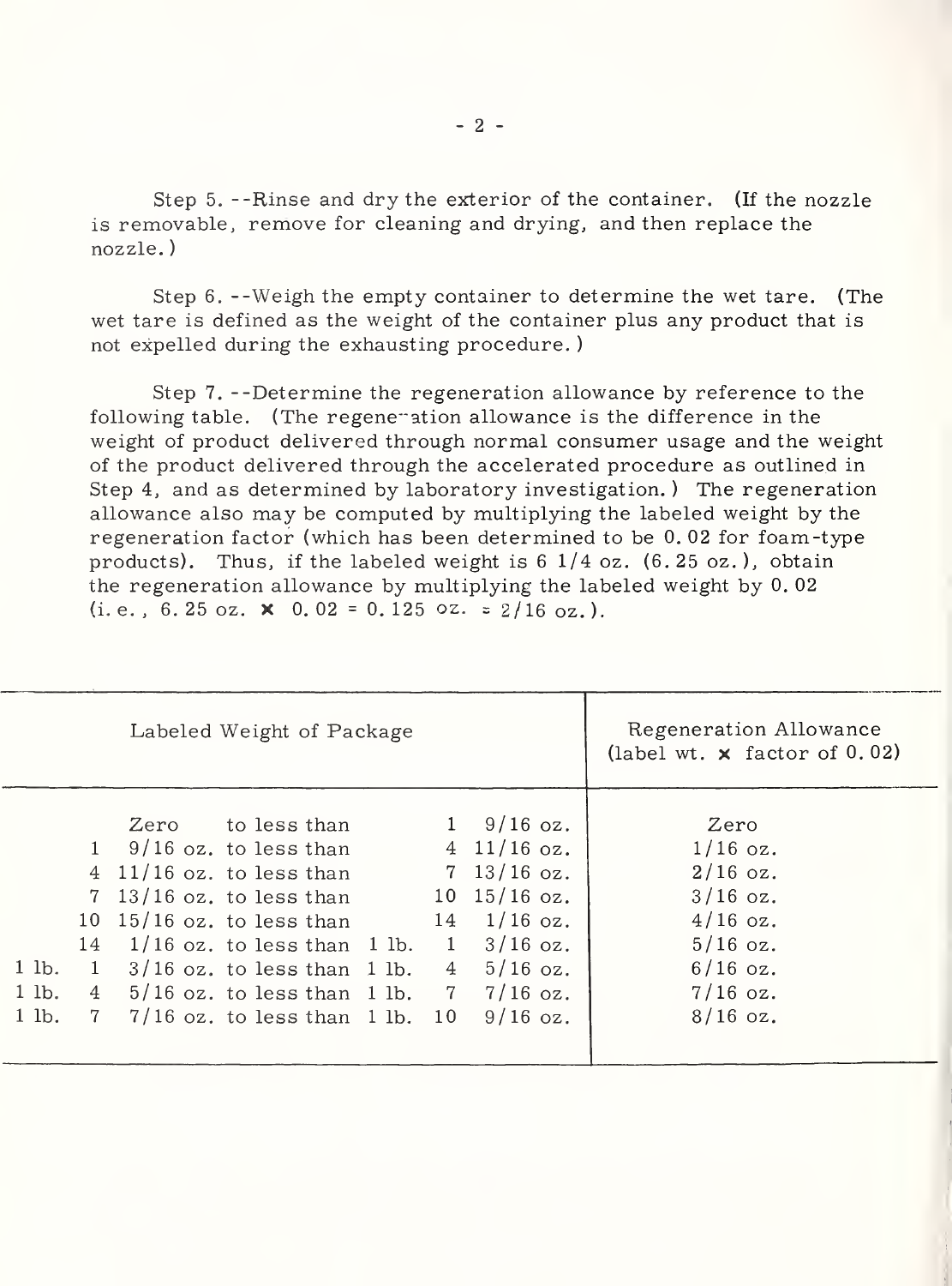Step 8. --Subtract the regeneration allowance from the wet tare to obtain the corrected wet tare.

Step 9. - -Subtract the corrected wet tare from the gross weight to obtain the adjusted net weight of the lightest package.

Step 10. - -If the adjusted net weight of the lightest package at least equals the declared net weight it may be reasonable to assume that the lot is satisfactory.

Step 11. - -If the adjusted net weight of the lightest package is less than the declared weight it will be necessary to treat the <sup>10</sup> packages as a sample of the lot and proceed to weigh them individually to determine individual errors. For this procedure it will be essential to arrive at an average corrected wet tare weight to be added to the labeled net weight of the package to determine a "standard" gross weight with which the packages will be compared.

In order to arrive at a representative average corrected wet tare weight for the sample, Steps <sup>3</sup> through <sup>8</sup> must be repeated with the heaviest package to obtain its corrected wet tare weight. The average of the two corrected wet tare weights may then be accepted as the tare weight for the weighing of individual packages. In rounding off this average always round off to the lower figure, (i. e. , the average of 2 10/16 oz. and 2 11/16 oz. is 2 10/16 oz.). (The inspector is cautioned that the tare of a single package is not considered acceptable as an average corrected wet tare, and also that no "permanent" or "reference" record of tares is acceptably reliable. )

Step 12. - -With standard weights in an amount equal to the "standard" gross weight for the sample packages on one side of the scale (or as the "standard" gross weight in the "substitution" procedure if an equal-arm scale is not used), weigh the remaining packages of the sample and record the error of all sample packages. Exclude, by circling, any errors  $(\pm)$  that are unreasonably large and determine an average error for the sample (see Steps 1, 2, 3, 4, and <sup>5</sup> of 8. 1. , NBS Handbook 67).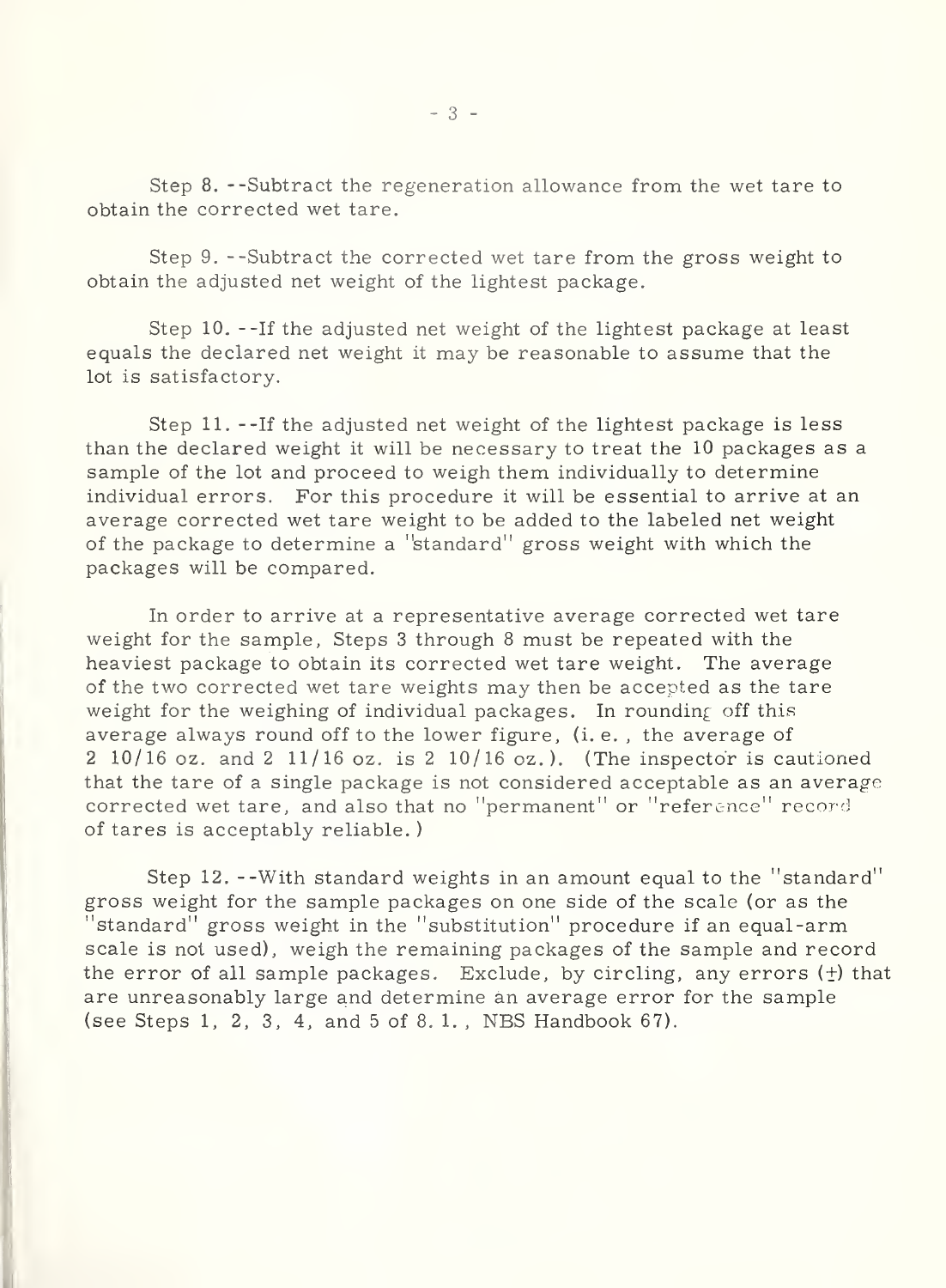

a. As used for exhausting containers that dispense the product in an upright position.

- b. As used for exhausting containers that dispense the product in an inverted position.
- Fig. 1. A light weight portable test stand with an adjustable valve depressor.  $\frac{a}{a}$  Component liet contribution Component list, assembly, and operation described on the facing page.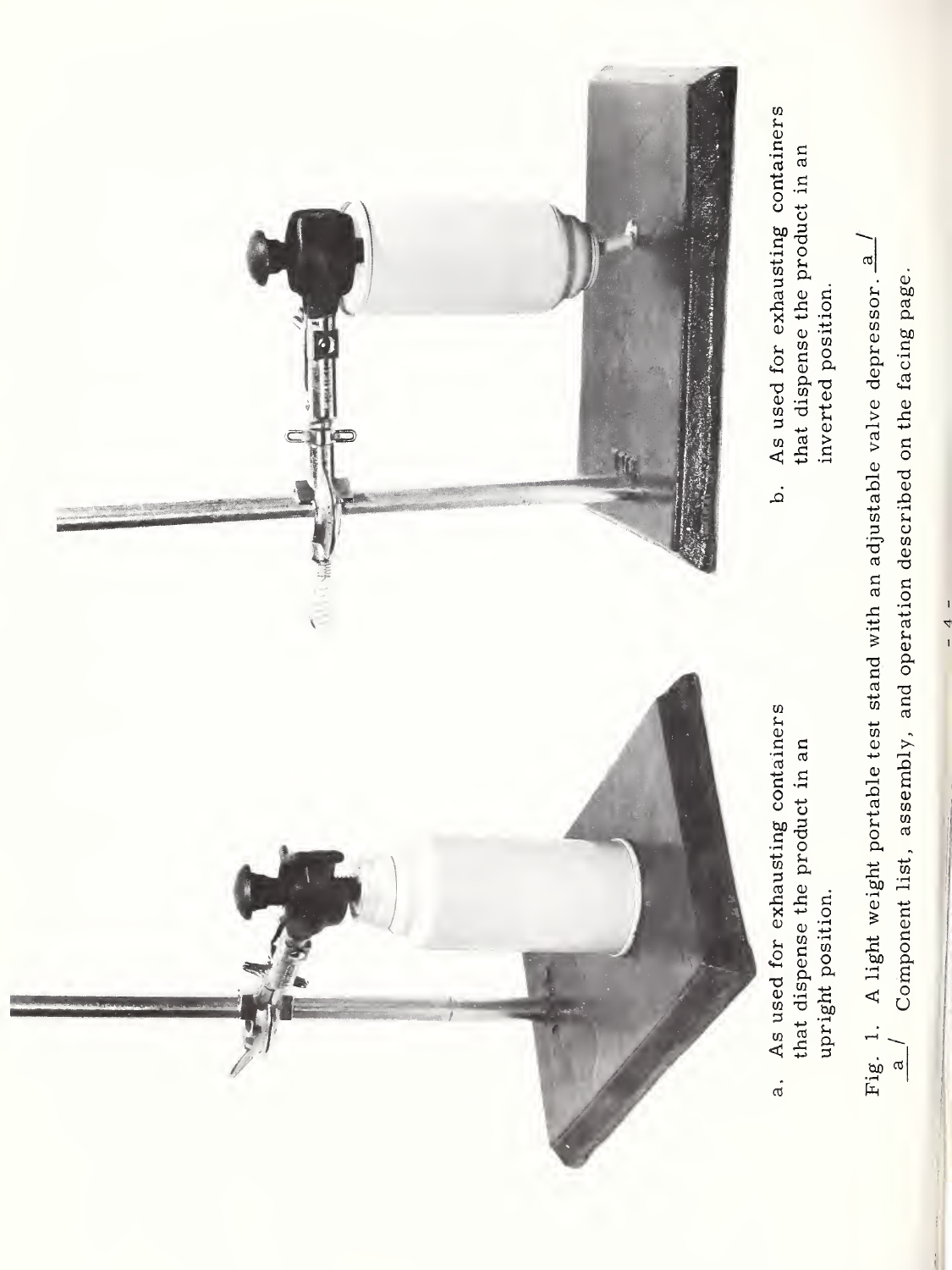The light weight portable test stand with the adjustable valve depressor easily may be assembled, The major components are available from any scientific supply company, The components and the approximate cost are as follows:

| Item                                             | Approximate Cost     |
|--------------------------------------------------|----------------------|
| Support Stand                                    | \$2.00               |
| Utility Clamp                                    | 1.75                 |
| Carriage Bolt (1/2 in.,<br>2-3 in. long) and Nut | $\cdot$ 10<br>\$3.85 |

In the assembly of the stand, the carriage bolt is threaded into the nut and the nut is gripped tightly by the rubber covered jaws of the clamp. The clamp is then mounted on the rod of the support stand.

In the operation of the stand, the height of the clamp is adjusted to the height of the container under test and the final valve-depressing adjustment made by turning down the carriage bolt until maximum flow of product is obtained.

USCOMM-NBS-DC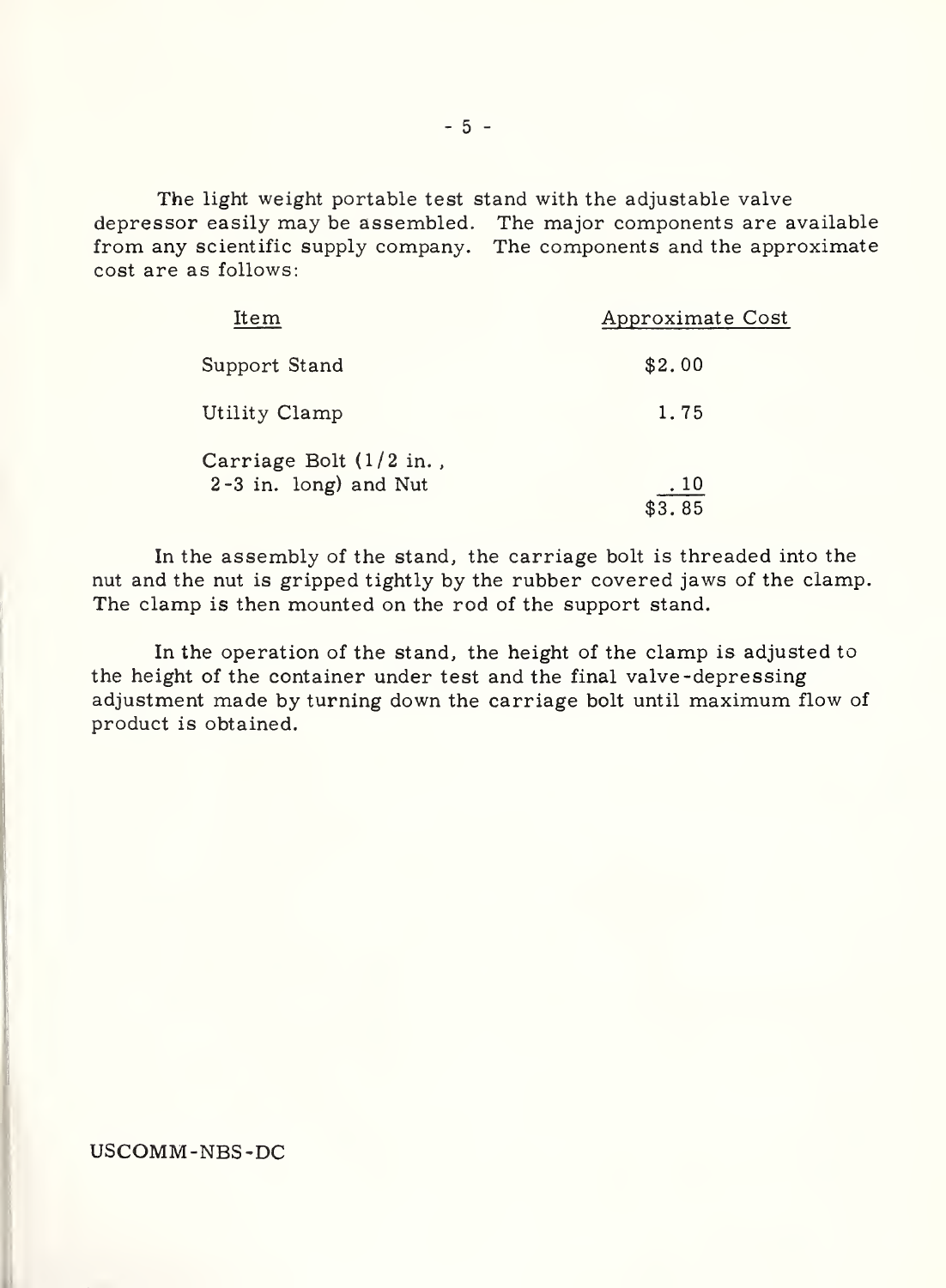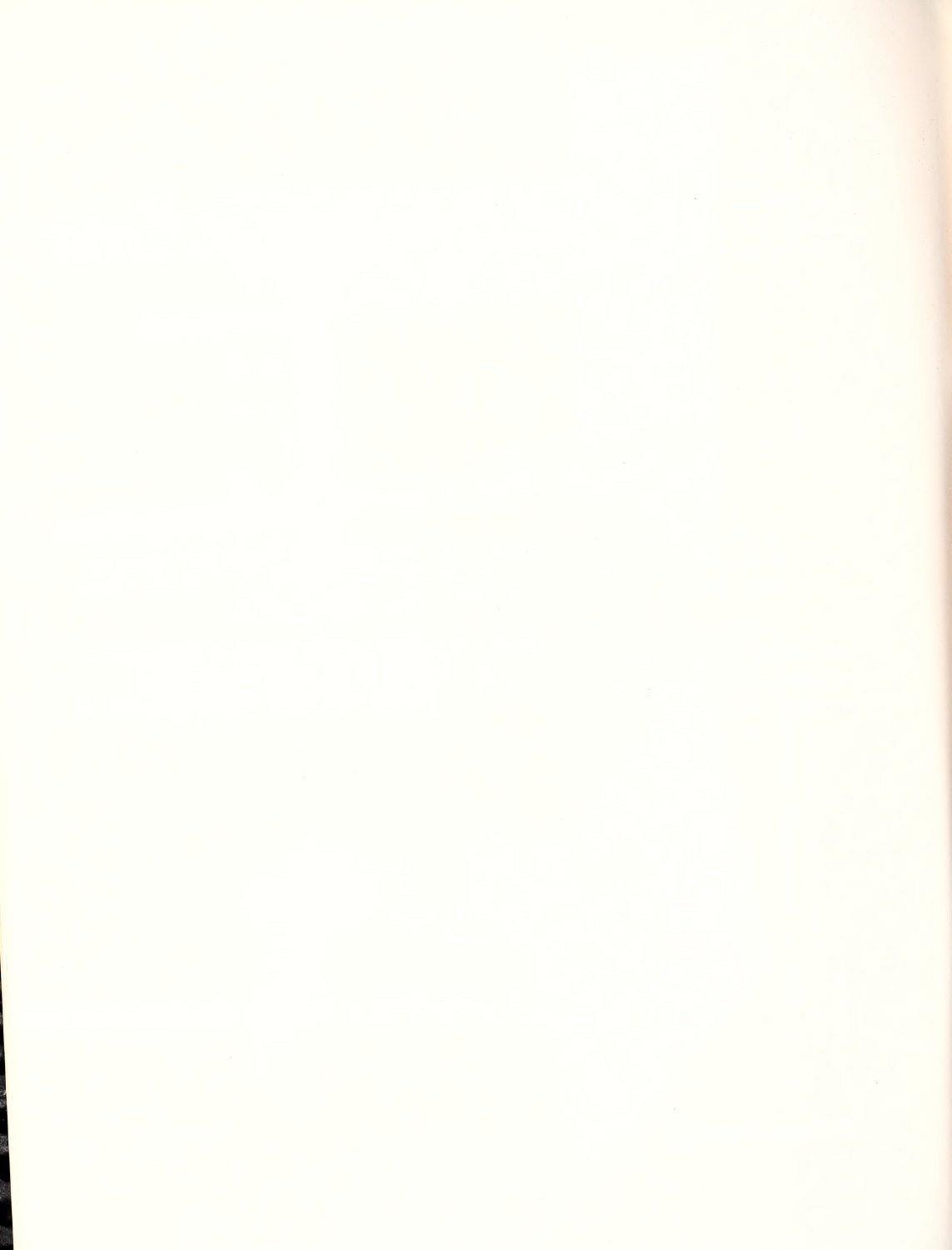